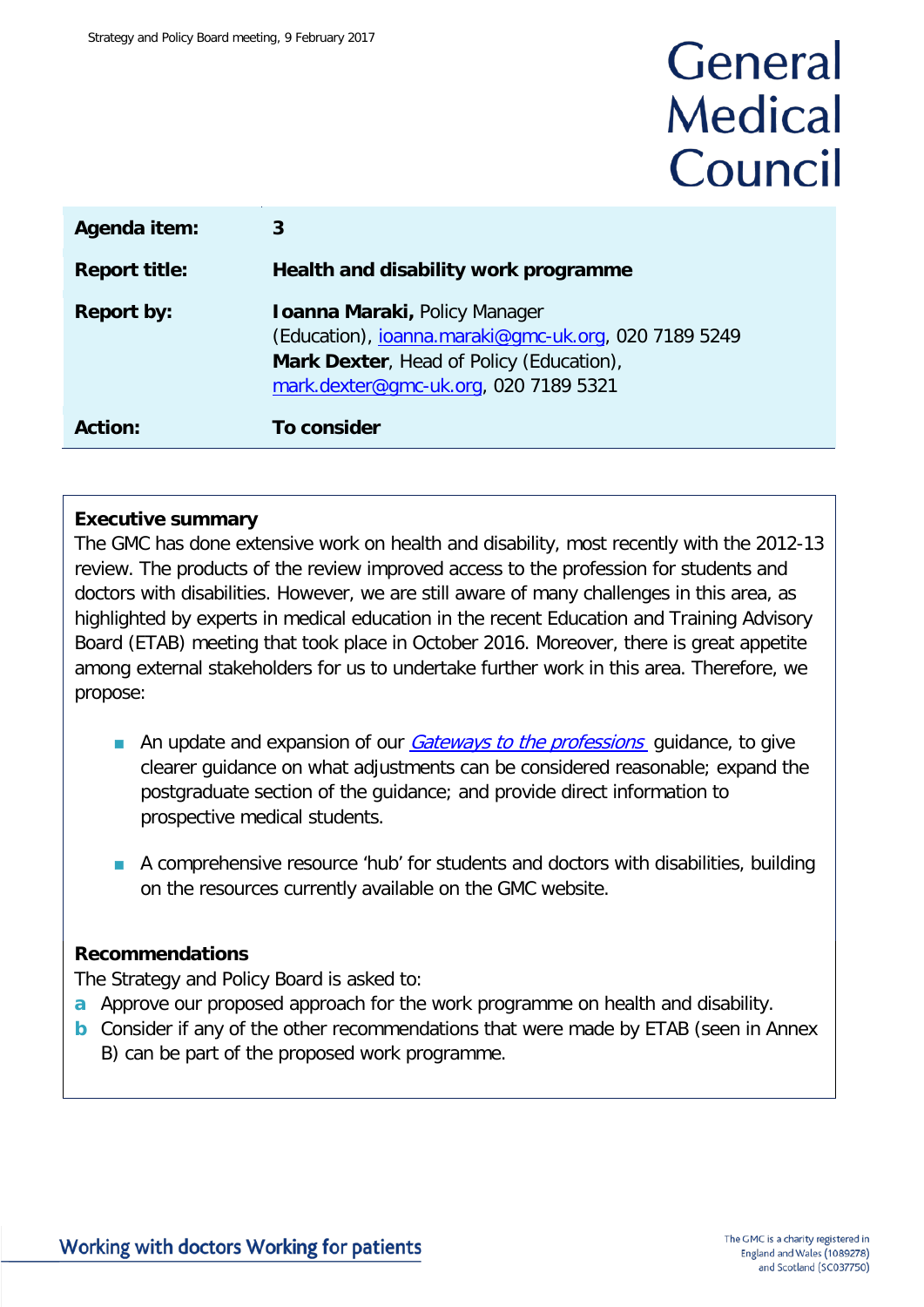#### **Why we are addressing this subject**

- **1** The GMC has done substantial work in the area of health and disability since 2008, most recently through the [2012-13 Health and Disability review.](http://www.gmc-uk.org/education/12680.asp) We are still aware of challenges, as highlighted in the recent [Medical Schools Council Assessment Alliance](http://livelink/edrms/llisapi.dll/open/67434057) [paper](http://livelink/edrms/llisapi.dll/open/67434057) on the provision of reasonable adjustments, and in our Education and Training Advisory Board meeting dedicated to health and disability in October 2016. ETAB attendees noted challenges in undergraduate and postgraduate education and made recommendations on how to address them. These are detailed in the [ETAB summary](http://livelink/edrms/llisapi.dll/open/68747082)  [note](http://livelink/edrms/llisapi.dll/open/68747082) and listed in **Annex A.**
- **2** There is great appetite among external stakeholders for us to undertake further work in this area. Our overarching aim in addressing this subject is to increase access to the profession for individuals with disabilities, and to ensure fairness and consistency in the support education providers give to these individuals across the stages of medical education. We acknowledge that educational institutions are independent to make their own decisions. That, in addition to the individual circumstances of every student / doctor means we can never aim for absolute consistency, but this work programme will try to level the playing field as much as possible.

#### **The proposed approach**

- **3** We have considered the recommendations made at ETAB, in addition to our understanding of the issues from other intelligence. On that basis, we propose a new programme of work on health and disability, with the main work streams below. The other recommendations from ETAB are in Annex B for the Board to consider.
	- Update and expansion of our *[Gateways to the professions](http://www.gmc-uk.org/education/undergraduate/gateways_guidance.asp)* guidance, to:
		- Give clearer guidance on the principles of good decision-making for reasonable adjustments and sharing best practice in this area.
		- **Expand on the [postgraduate section](http://www.gmc-uk.org/education/undergraduate/15_postgraduate_training.asp) of the guidance.**
		- Follow the [recent students' fitness to practise](http://www.gmc-uk.org/education/undergraduate/studentftp.asp) quidance model to continue providing advice to education providers and the system – in addition, develop an aligned but separate piece of guidance for current and prospective students.
	- A 'one-stop hub' with multiple resources available for prospective students, current students and doctors with health conditions or disabilities. This will include examples of good practice, personal stories and other resources.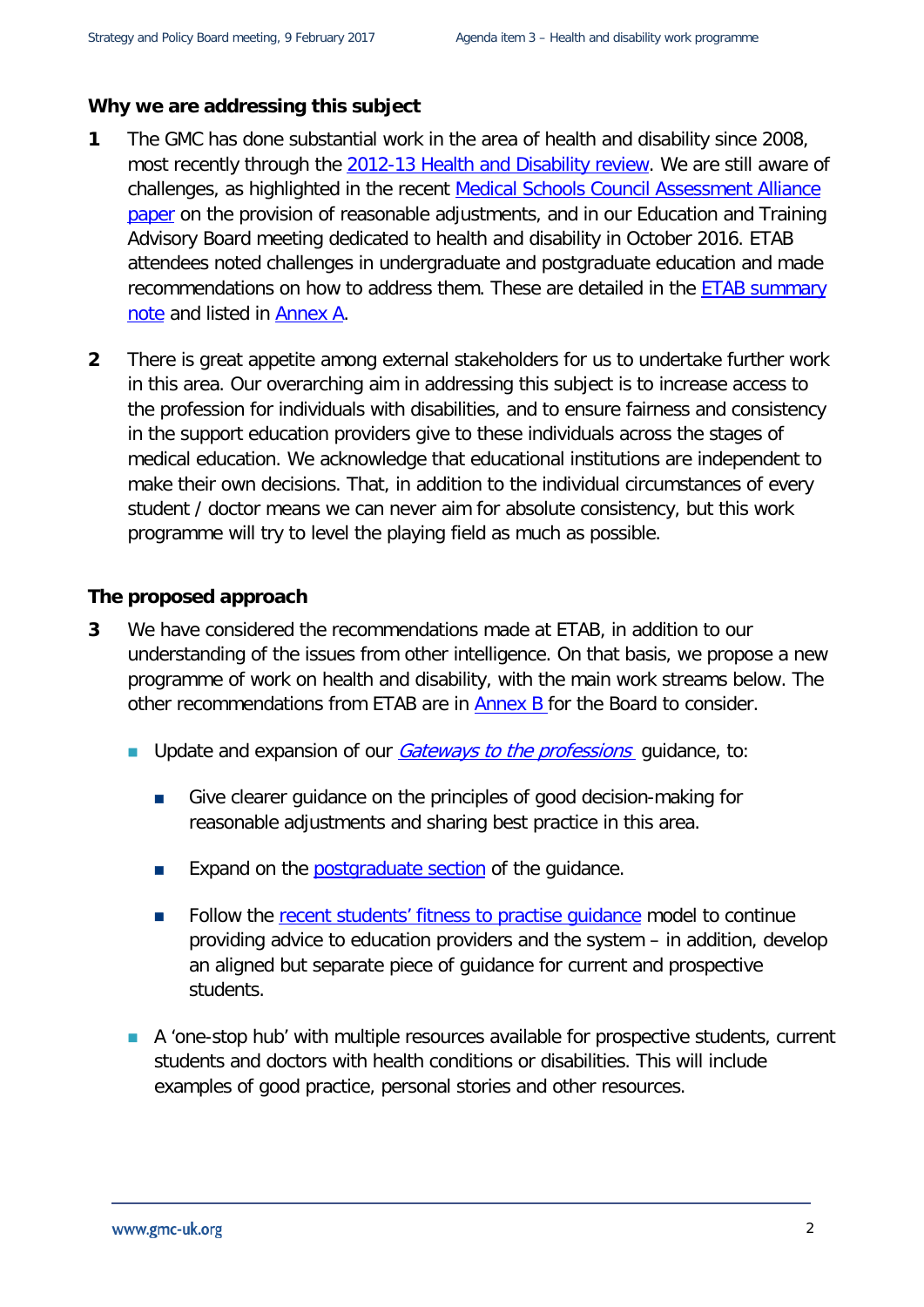#### **Equality and diversity**

- **4** We will ensure the work programme complies with the three aspects of the public sector equality duty.
- **5** We have anecdotal evidence that students and doctors with disabilities might not receive support and consideration of reasonable adjustments in line with Gateways.
- **6** We have started to gather more evidence on how education providers are addressing health and disability. We asked medical schools about the challenges of implementing the *Gateways* guidance in the most recent Medical School Annual Returns (MSARs). While 26/35 medical schools found the guidance useful, 11/35 highlighted the standardisation of reasonable adjustments as an area of unmet need; 8/35 noted the challenge of deciding what adjustments were reasonable in the context of clinical settings; and 14/35 asked for more examples and case studies to reflect these challenges to be provided alongside the guidance. See excerpts in Annex C.
- **7** We will continue to scrutinise the data and develop an Equality Analysis alongside the work programme. We will also commission research to explore the areas highlighted by medical schools and gather evidence from postgraduate providers.

#### **Implications of proposed approach**

- **8** The proposed approach will help us deliver our role in overseeing how our standards in medical education are met, by understanding the areas of unmet need and expanding our guidance and resources to address them.
- **9** One of the challenges highlighted at ETAB was the assessments from providers that a student / doctor will not be able to meet our outcomes due to their health condition or disability. It is likely that education providers will use the outputs from this work programme when making decisions on progress. This should have a positive impact in the majority of cases, but there is a risk it would have a negative impact and result in the exclusion of individuals with disabilities from the profession.
- **10** We have already undertaken some external engagement in relation to this work. Moving forward, we would like to assemble an expert advisory group of key interests from across the UK to support us with this work programme, including: students (prospective and current) and doctors with health conditions or disabilities; education providers; patients and patient representatives; specialist organisations; and occupational health experts. This was done during the development of the current version of *Gateways* and ensured wide support for the final product.
- **11** We would require resource for managing the expert advisory group, external engagement activities (eg public consultation), and the research process. Resource would also be needed for revision and publication of the guidance. The majority of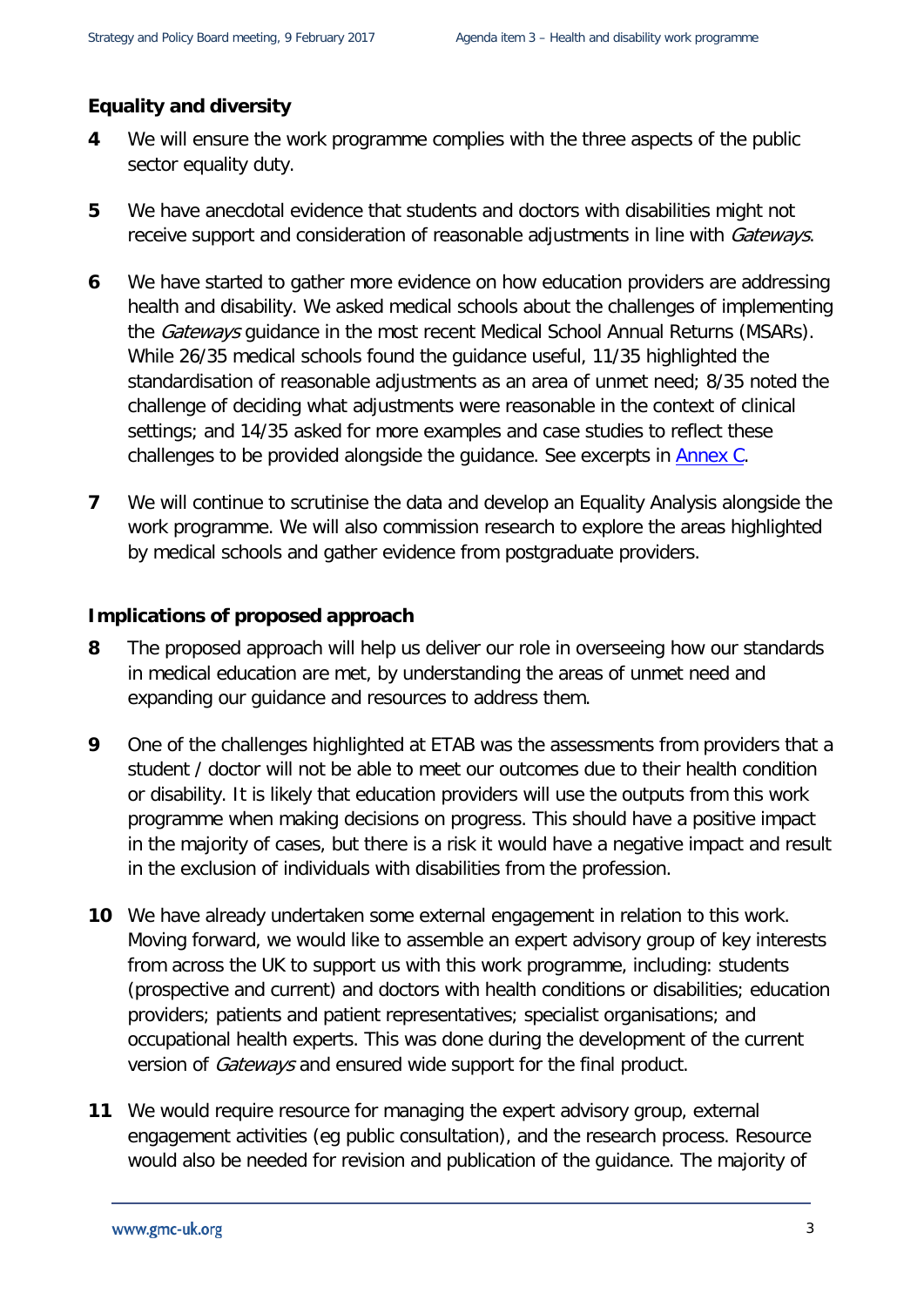the work would be completed in 2017, but the overall process for the release of revised guidance and resources would take up to Q2 2018.

<span id="page-3-0"></span>**12** Subject to the Board's approval, we will commence this work programme as soon as possible.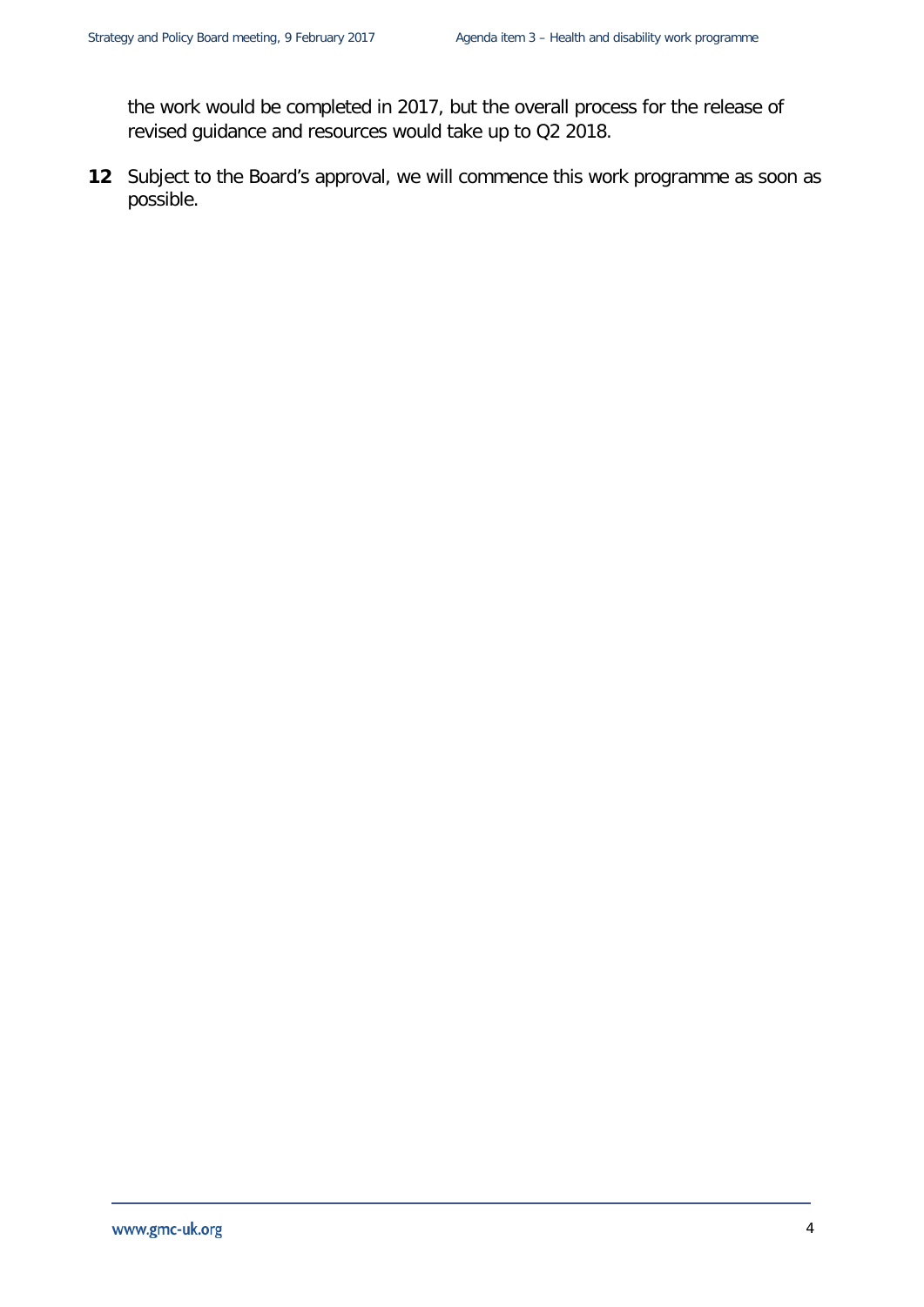#### **3 – Health and disability work programme**

# General **Medical** Council

## **3 – Annex A**

#### **Key challenges identified at Education and Training Advisory Board**

**1** The key challenges identified at the ETAB workshop were the following (by education level). For the full discussion that took place in the workshop, please see the **ETAB** [summary note.](http://livelink/edrms/llisapi.dll/open/68747082)

#### Undergraduate education

- **Lack of clarity and consistency in admission policies for prospective students with** health concerns or disabilities. Issues were frequently raised in relation to university inclusion policies and the specific needs of medical schools.
- Differences between reasonable adjustments available to medical students and those considered reasonable by the Higher Education Occupation Physicians/Practitioners (HEOPS), the GMC or potential employers.
- **Mental health issues were common and were more challenging to manage due to** the changing nature of the problem.
- **Nhile there was lots of health and well-being support available in medical schools,** more investment was still required in the provision of relevant and contextual support for those studying medicine.
- **Making support available from before the course starts, and offering support on an** ongoing basis throughout the course.

#### Postgraduate education

- **Employers complained that students were not 'job ready' although this was not** unique to medicine.
- **There was a challenge for employers to meet their duties under the Equality Act** 2010 while also meeting their duty of care for patients.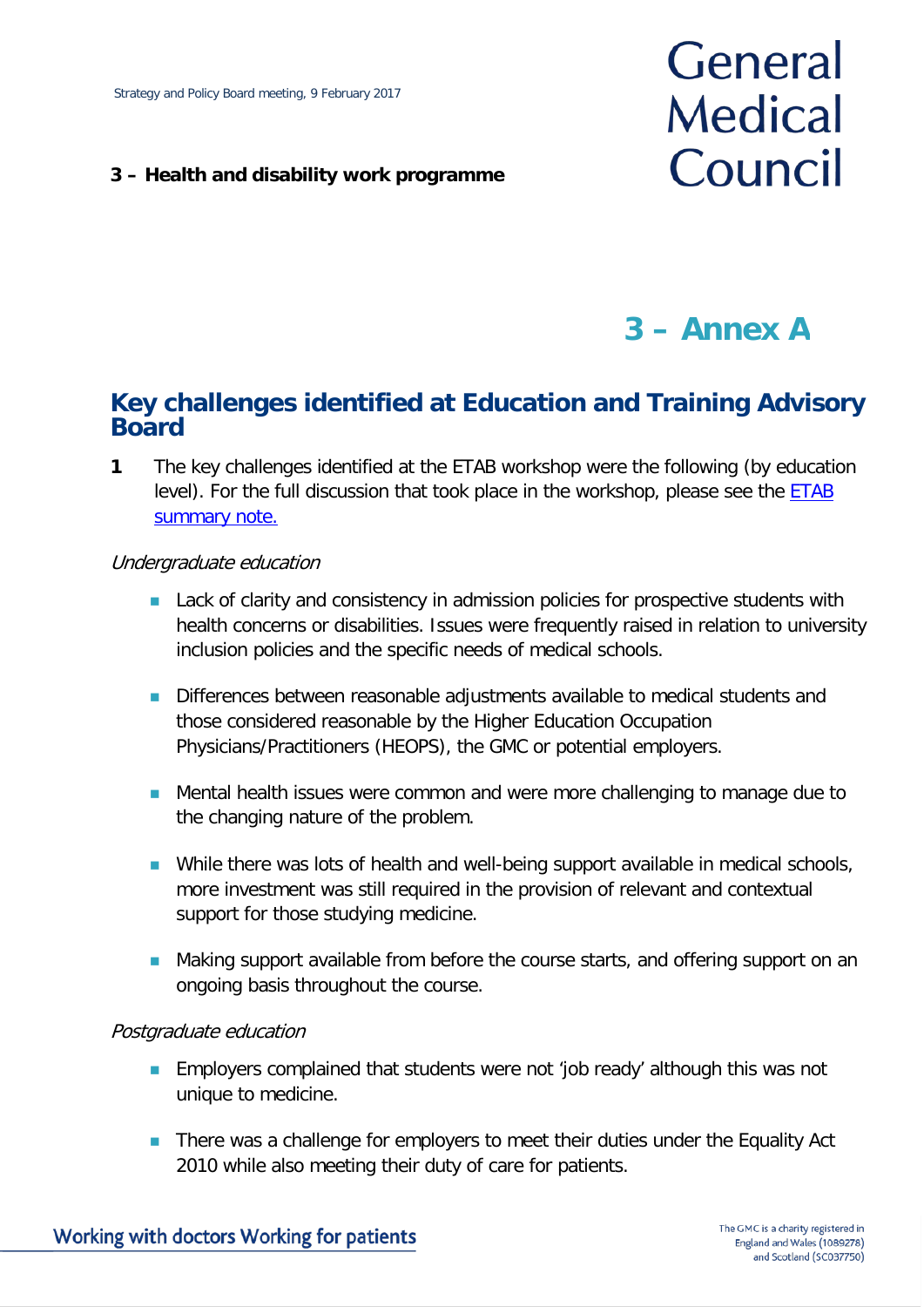- The transition to the work place could be highly stressful for some students which could in turn raise the risk of mental health problems. The current environment in which doctors were working presented a challenge in terms of stress levels to both able and disabled doctors.
- **Employers and education providers need to have an honest conversation more** often with doctors who pragmatically will not be able to complete their training.
- **Patients are under additional strain from worrying about their health, so may not be** as understanding towards doctors with disabilities as they would have been otherwise.

#### **Proposed steps**

**2** The ETAB members and guest speakers noted that these proposals should be considered with significant input from medical students and doctors with disabilities, as well as from patients.

#### Undergraduate education

- A statement from the GMC about the purpose of a degree in medicine, affirming that the degree is an apprenticeship towards becoming a registered doctor and contributing to the UK healthcare work force.
- More consistent and targeted advice on guidance for entry to the profession to help prospective disabled students to make an informed choice about a career in medicine, and on making the HEOPS guidance clearer and more specific. This could potentially be in collaboration with the Medical Schools Council and UCAS (to be integrated in national application process).
- **Assessment about ability to practice in the postgraduate work environment from** the beginning of clinical placements. This could align with a re-positioning of student fitness to practise as a positive affirmation of all students' ability to practise in the postgraduate setting.
- Clearer guidance about what is an appropriate level of adjustment would be helpful, recognising that it would not always be easy for the GMC to offer advice to medical schools on a particular situation five years out from the prospective student's graduation.

#### Postgraduate education

**Offer another service in addition to Occupational Health, for doctors to consult** someone who is not affiliated to their employer – so can have confidence they are completely impartial.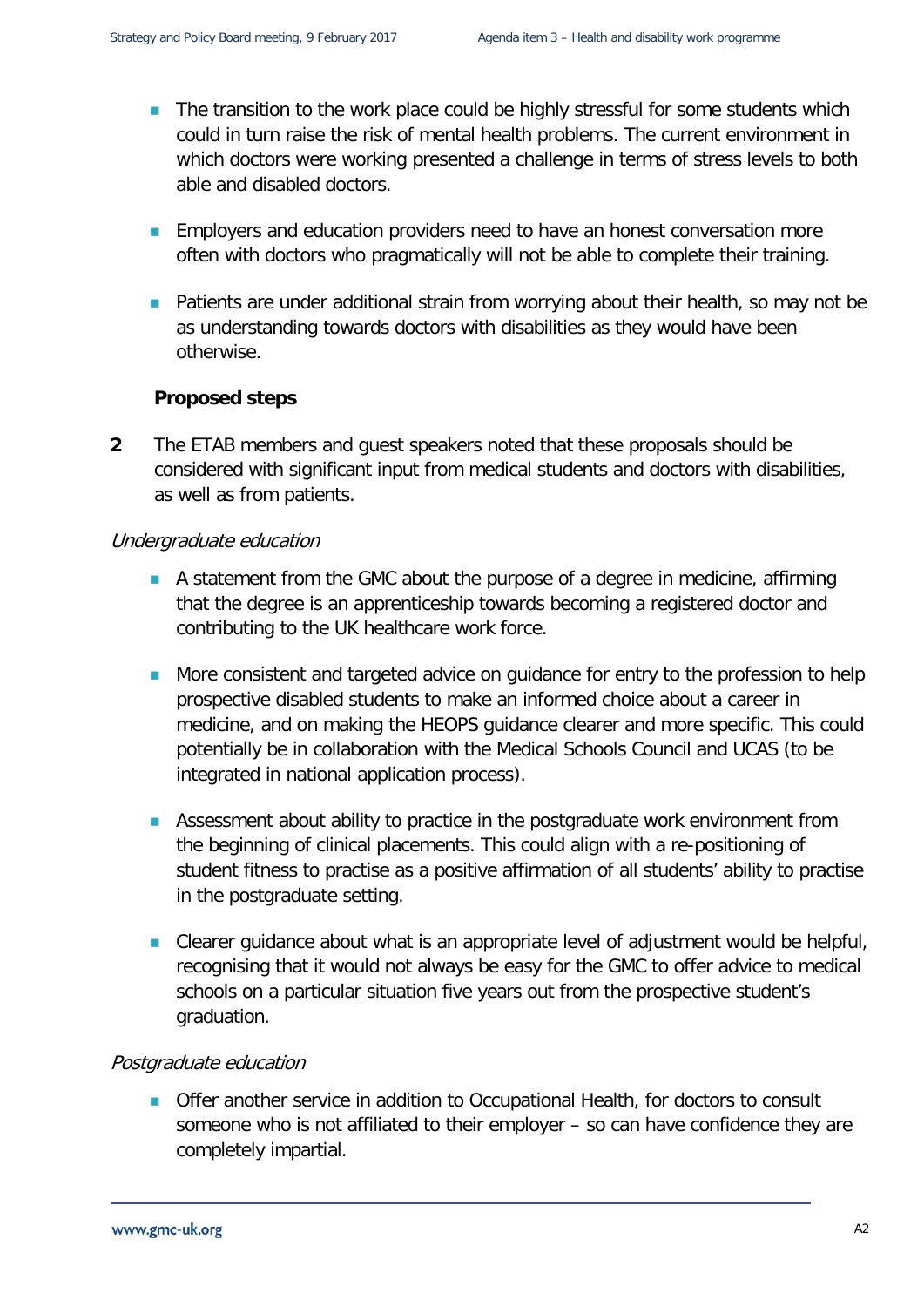- **Expansion of existing mental health guidance (Supporting medical students with** mental health conditions) to relate to doctors in training.
- The GMC should continue to work with employers across the UK to encourage better health and disability support for healthcare staff and continue to seek assurance that the environment in which doctors' train is fit for purpose. This should be looked at as part of a wider health and wellbeing programme for all doctors.
- **Understand how other healthcare regulators manage these issues in their** professions, and that the UK healthcare regulators should work together to facilitate improvements across the healthcare workforce.
- **Appraisal and revalidation processes could be used to ensure that better support** was available for doctors with health and disability issues.

#### Across education levels

- Good examples from current practices should be used to highlight and raise awareness of existing guidance.
- **Expansion of personal stories told in the last iteration of the** *Gateways* **guidance** (additional examples, re-visiting the students and doctors who gave us their testimonies last time).
- **3** A central resource to pull together information, support and career guidance for students and doctors.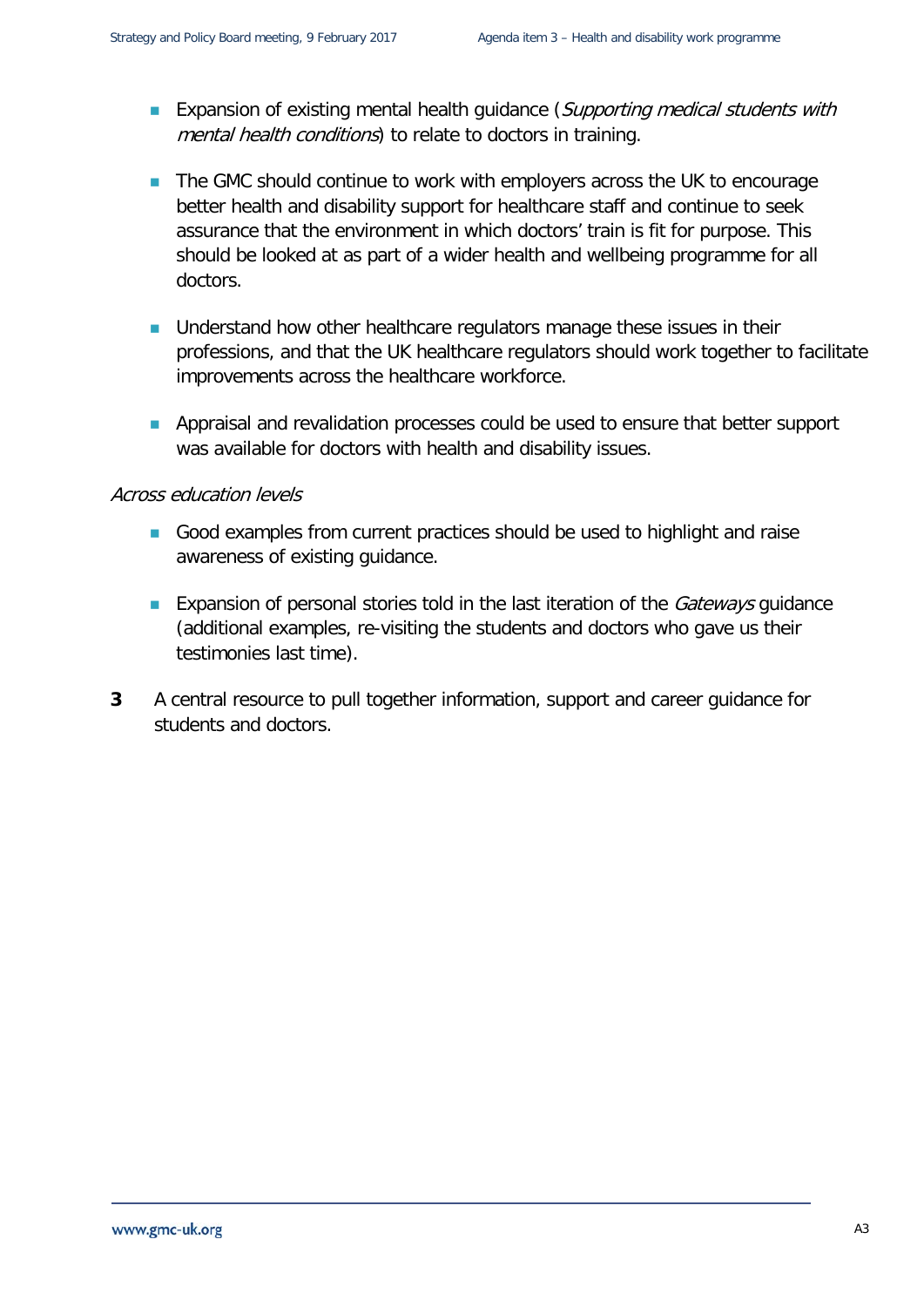## General Medical Council

**3 – Health and disability work programme**

### **3 - Annex B**

## **Analysis on the proposed work streams for the health and disability 2017 work programme**

Analysis on the proposed work streams for the health and disability 2017 work programme, based on the recommendations from the October 2016 Education and Training Advisory Board (ETAB). For each work stream, we have included more details on the proposal, potential benefits and drawbacks, and an overall conclusion on whether to proceed with the work or not. The purpose of this Annex is:

- For the Board to view more information on the two work streams we are recommending proceeding with (i.e. update and expansion of *Gateways to the professions*, plus a hub of resources for students and doctors with disabilities).
- For the Board to consider if we should proceed with any of the other recommendations from ETAB.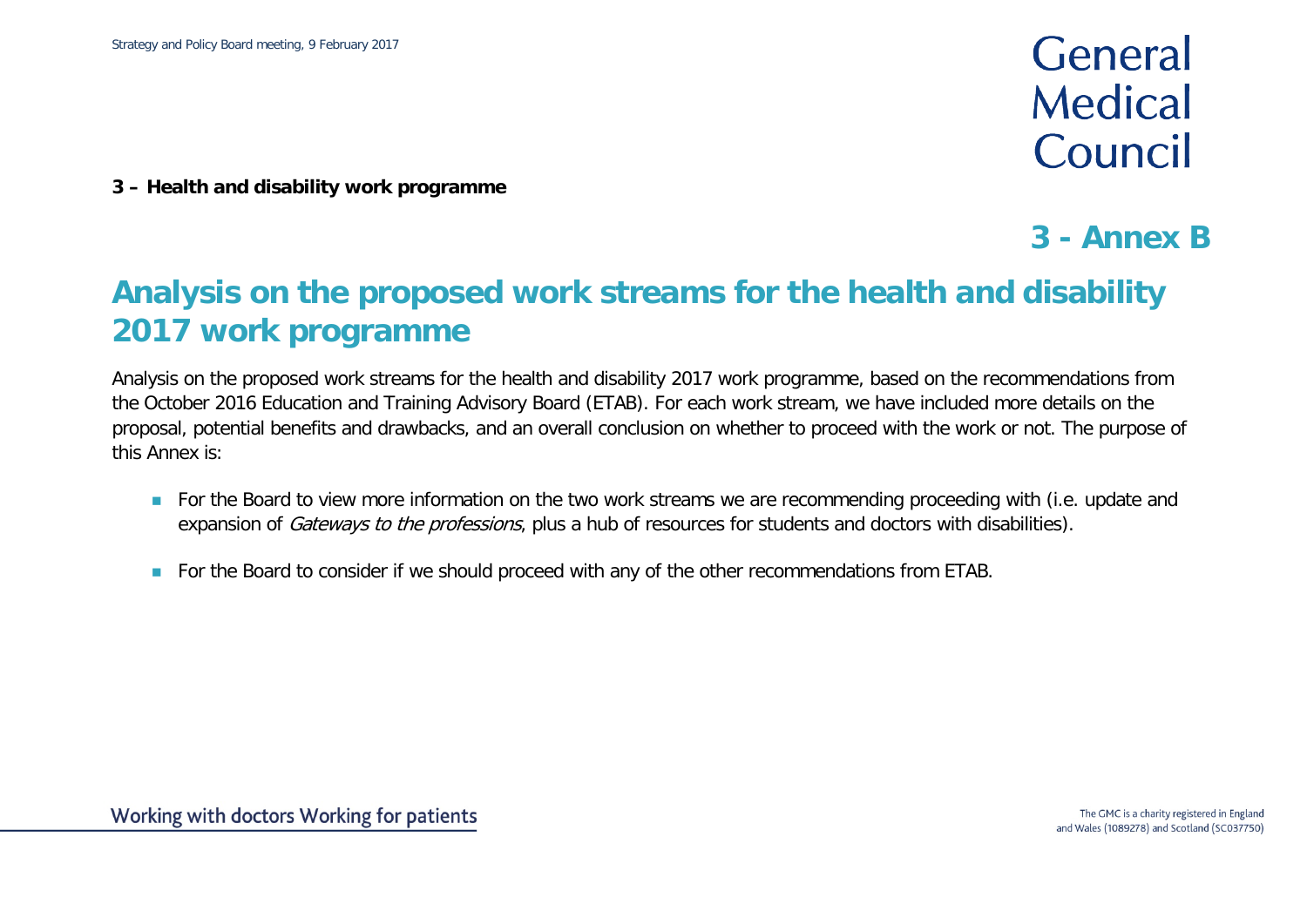| Proposed work                                               | Details - form this could take                                                                                                                                                                                                                                                                                                                                                                                                                                                                                                   | <b>Benefits</b>                                                                                                                                                                                                                                                                                                                                                                                                                                 | <b>Drawbacks</b>                                                                                                                                                                                                                                                                                                                                       | <b>Initial</b><br>recommendation                    |  |  |  |
|-------------------------------------------------------------|----------------------------------------------------------------------------------------------------------------------------------------------------------------------------------------------------------------------------------------------------------------------------------------------------------------------------------------------------------------------------------------------------------------------------------------------------------------------------------------------------------------------------------|-------------------------------------------------------------------------------------------------------------------------------------------------------------------------------------------------------------------------------------------------------------------------------------------------------------------------------------------------------------------------------------------------------------------------------------------------|--------------------------------------------------------------------------------------------------------------------------------------------------------------------------------------------------------------------------------------------------------------------------------------------------------------------------------------------------------|-----------------------------------------------------|--|--|--|
| Expansion / clarification of Gateways to the professions    |                                                                                                                                                                                                                                                                                                                                                                                                                                                                                                                                  |                                                                                                                                                                                                                                                                                                                                                                                                                                                 |                                                                                                                                                                                                                                                                                                                                                        |                                                     |  |  |  |
| <b>Piece addressed</b><br>to prospective<br><b>students</b> | A 'translation' of the admissions<br>section of the Gateways guidance,<br>written for, addressed directly to,<br>and promoted to prospective<br>students. This piece would advise<br>students on what they should<br>expect from medical schools during<br>the application & admission process,<br>as well as during their course.<br>[Equivalent to <b>Achieving good</b><br>medical practice, which 'translated'<br>the SFTP guidance for students,<br>and <i>What to expect from your</i><br>doctor, which relates to GMP for | There is existing guidance on the<br>$\bullet$<br>application and admissions<br>process, but the document is<br>addressed to medical schools.<br>We do not know how accessible<br>this is for prospective students.<br>Help to prospective students with<br>disabilities during the application<br>process and beyond.<br>An additional way of holding the<br>schools into account in terms of<br>meeting their duties<br>and responsibilities. | • Important to ensure that the<br>guidance does not go significantly<br>beyond what is stated currently in<br>Gateways about the duties and<br>responsibilities of medical<br>schools.<br>Equally important to ensure<br>students are involved in the<br>process of drafting the guidance,<br>and that we manage expectations<br>for the final output. | $\sqrt{\ }$ Recommend<br>GMC to take<br>forward     |  |  |  |
| <b>Clearer guidance</b><br>on reasonable<br>adjustments     | patients.]<br>Further advice on what adjustments<br>would be considered reasonable,<br>and how they would align to<br>adjustments made in clinical<br>practice.                                                                                                                                                                                                                                                                                                                                                                  | We will be responding to an area<br>of high demand as we<br>consistently receive queries on<br>reasonable adjustments by<br>education providers, medical<br>students and doctors.<br>This will help address the issues<br>described in the MSCAA paper:                                                                                                                                                                                         | • There is a lot of information and<br>guidance on this topic included in<br>Gateways to the professions<br>already (e.g. a section on 'What<br>is reasonable?').<br>• Any additional guidance will have<br>to be very focused on what is<br>missing in the view of education                                                                          | $\sqrt{\text{Recommend}}$<br>GMC to take<br>forward |  |  |  |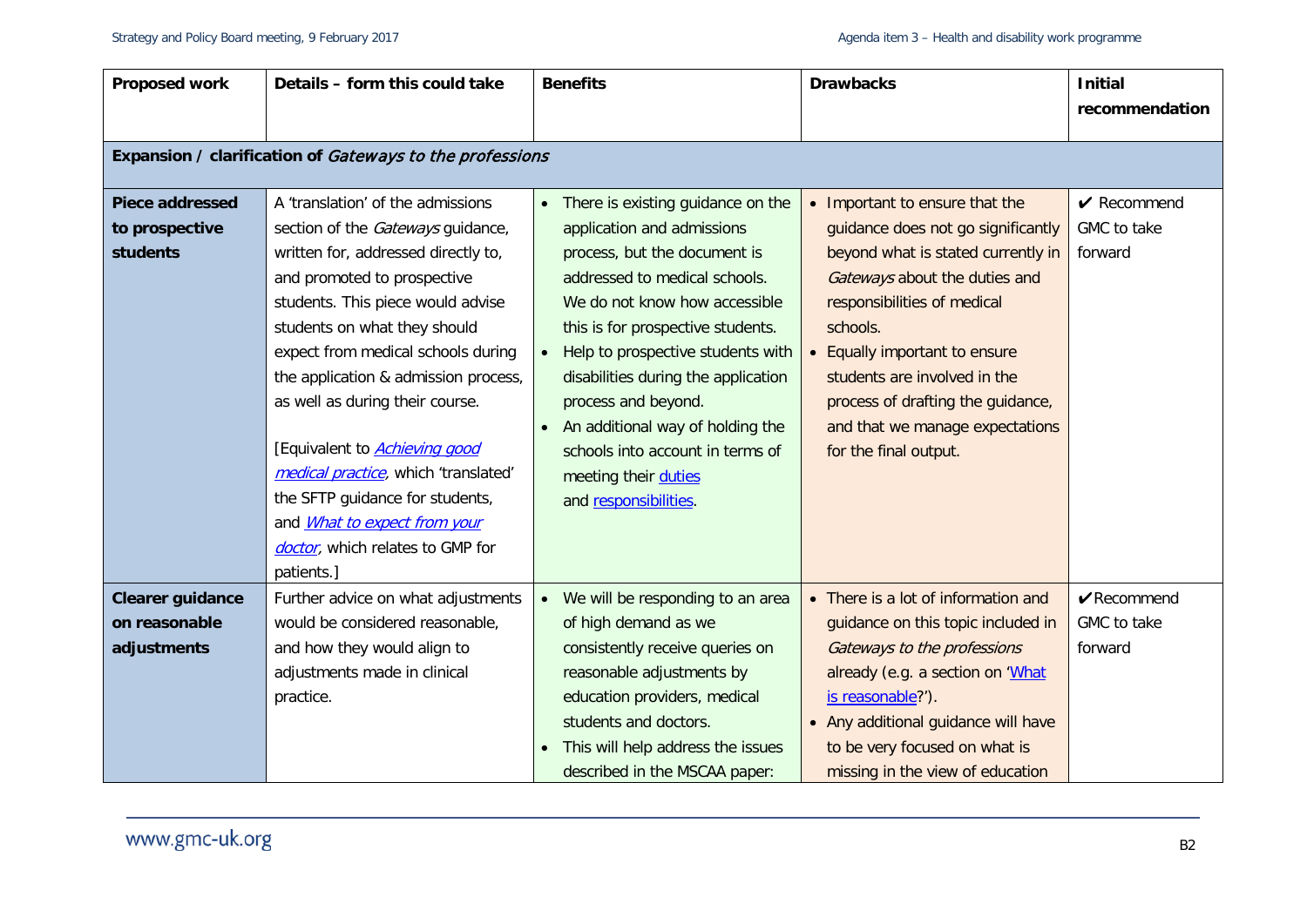| <b>Other resources</b>                            |                                                                                                                                                                                                                                                                                                                                                                                                                                         | lack of consistency in the<br>reasonable adjustments made,<br>lack of an audit trail etc.                                                                                                                                                                                                                                                                                                             | providers, and where they are<br>struggling with the information in<br>the existing version. |                                                                                                                              |
|---------------------------------------------------|-----------------------------------------------------------------------------------------------------------------------------------------------------------------------------------------------------------------------------------------------------------------------------------------------------------------------------------------------------------------------------------------------------------------------------------------|-------------------------------------------------------------------------------------------------------------------------------------------------------------------------------------------------------------------------------------------------------------------------------------------------------------------------------------------------------------------------------------------------------|----------------------------------------------------------------------------------------------|------------------------------------------------------------------------------------------------------------------------------|
|                                                   |                                                                                                                                                                                                                                                                                                                                                                                                                                         |                                                                                                                                                                                                                                                                                                                                                                                                       |                                                                                              |                                                                                                                              |
| <b>Health and</b><br>disability resource<br>'hub' | A central 'hub', as a 'one-stop'<br>bringing together all the different<br>resources we have available to<br>accompany the Gateways guidance,<br>plus any additional resources<br>considered useful.<br>The hub would include personal<br>stories / experiences shared,<br>examples of good practice, links to<br>related tools and organisations etc.<br>For the personal stories specifically,<br>we could enrich the current content | Powerful way of bringing<br>$\bullet$<br>the messages from the<br>guidance to life.<br>Personal stories /<br>experiences shared very<br>inspiring for aspiring doctors<br>and in the profession with a<br>disability.<br>Good practice examples can<br>promote adoption of the<br>same systems by other<br>education providers.<br>Hub will help audience<br>$\bullet$<br>access all the resources at |                                                                                              | $\sqrt{\text{Recommend}}$<br>GMC to take<br>forward<br>(building on the<br>current resources<br>available on the<br>website) |
|                                                   | by interviewing more students &<br>doctors, but also interviewing the<br>people we spoke to in 2012-13<br>again, to see how their experiences<br>have evolved.                                                                                                                                                                                                                                                                          | the same time.<br>Reinforce relevant GMC<br>guidance such as 'Your<br>Health Matters'.                                                                                                                                                                                                                                                                                                                |                                                                                              |                                                                                                                              |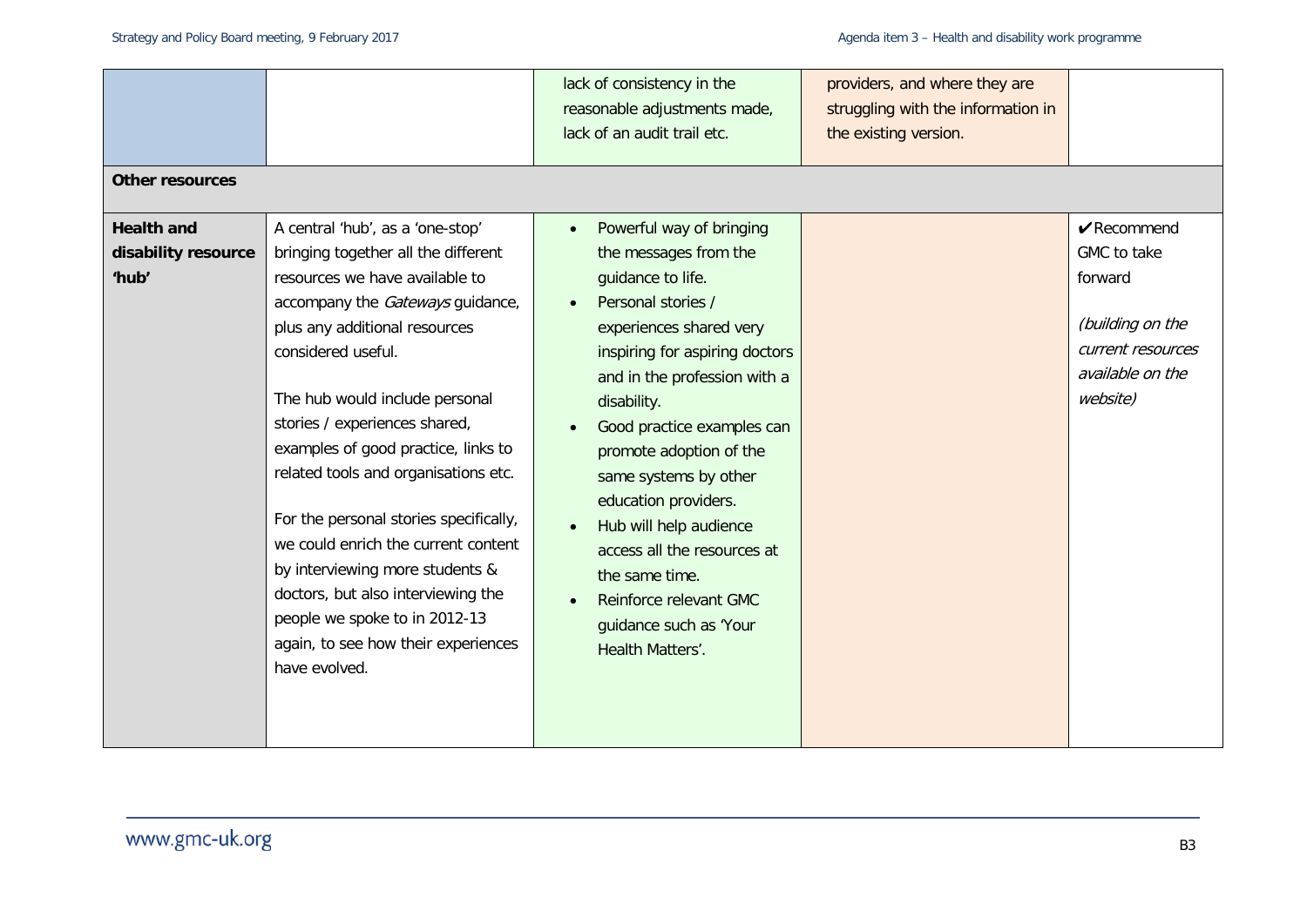| Development of new guidance |                                            |                                             |                                     |                     |
|-----------------------------|--------------------------------------------|---------------------------------------------|-------------------------------------|---------------------|
| <b>Admissions</b>           | New piece of guidance with advice          | Empower / support medical<br>$\bullet$      | • The Equality & Diversity team     | Partner to consider |
| guidance                    | on admissions policies.                    | schools in having early                     | advised to be cautious in           | taking forward      |
|                             |                                            | conversations about whether                 | approaching this. Legally, it could |                     |
|                             | Including consideration of whether         | someone will realistically be able          | be seen as the professional         | Recommend this is   |
|                             | an applicant will be able to complete      | to practise as a doctor                     | regulator intervening to engineer   | most appropriate    |
|                             | their degree and carry on to               | Minimise challenges later in the            | the profession.                     | for MSC Selection   |
|                             | practise medicine (with reasonable         | education pathway.                          | • E&D recommended for us to         | Alliance to take    |
|                             | adjustments and appropriate                | Beneficial for all prospective<br>$\bullet$ | reinforce the competencies          | forward (and we     |
|                             | support in place).                         | students in the long run -                  | required in Outcomes for            | can support the     |
|                             |                                            | despite initial disappointment,             | graduates and the importance of     | project as needed)  |
|                             | Potential to collaborate with the          | students who are not admitted               | a strong and clear audit trail kept |                     |
|                             | Medical Schools Council and UCAS           | can choose an alternative degree            | by medical schools to justify their |                     |
|                             | in developing and implementing             | and career.                                 | decisions.                          |                     |
|                             | this.                                      |                                             |                                     |                     |
|                             |                                            |                                             |                                     |                     |
| <b>Mental health</b>        | Produce guidance along same lines          | Mental health charity MIND<br>$\bullet$     | • There is some guidance already    | <b>X</b> Hold       |
| guidance for                | as <b>Supporting medical students with</b> | states 1 in 4 people in the UK will         | available in this area, for example |                     |
| doctors in training         | mental health conditions piece,            | experience a mental health                  | by NHS Employers Supporting         |                     |
|                             | which could be applied to doctors in       | problem each year. Doctors are              | staff experiencing mental health    |                     |
|                             | training.                                  | as likely to develop mental health          | problems), and by MIND/CIPD         |                     |
|                             |                                            | problems compared to the                    | (Supporting mental health at        |                     |
|                             |                                            | general population, and face a              | work)                               |                     |
|                             |                                            | lot of stressful situations in their        | • However, this is not as detailed  |                     |
|                             |                                            | day-to-say working life.                    | as the student piece                |                     |
|                             |                                            | This would give advice to<br>$\bullet$      |                                     |                     |
|                             |                                            | postgraduate education providers            |                                     |                     |
|                             |                                            | in supporting doctors in training           |                                     |                     |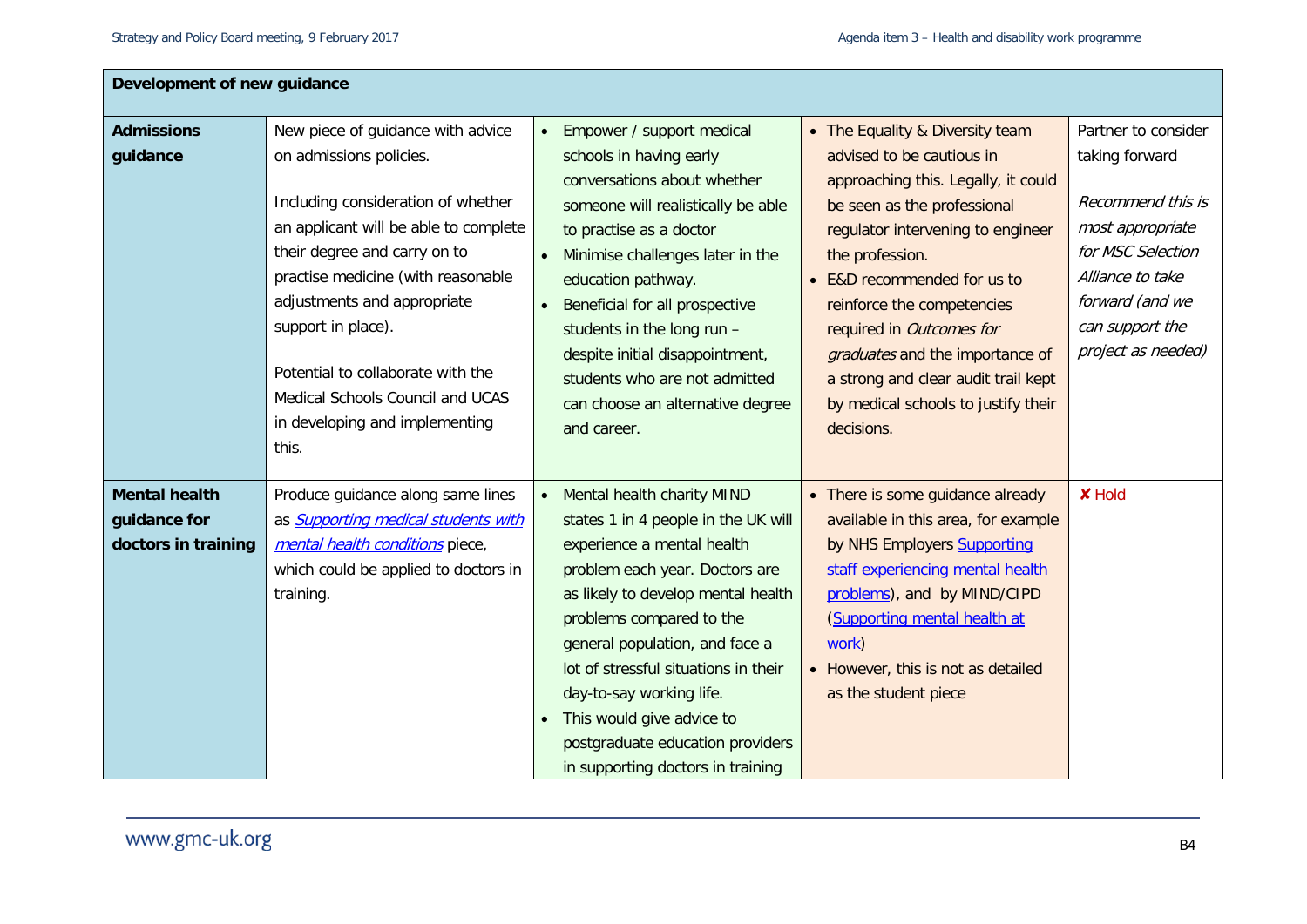|                                                              |                                                                                                                                                                                      |           | with mental health conditions. It<br>could also support doctors who<br>are dealing with mental health<br>problems.                                                              |                                                                                                                                                                                                                                                           |               |
|--------------------------------------------------------------|--------------------------------------------------------------------------------------------------------------------------------------------------------------------------------------|-----------|---------------------------------------------------------------------------------------------------------------------------------------------------------------------------------|-----------------------------------------------------------------------------------------------------------------------------------------------------------------------------------------------------------------------------------------------------------|---------------|
| Systems / processes / services                               |                                                                                                                                                                                      |           |                                                                                                                                                                                 |                                                                                                                                                                                                                                                           |               |
| <b>Assessment of</b><br>ability to practise<br>from clinical | This could potentially take the form<br>of an annual assessment of fitness<br>to practise $-$ as a way of positively                                                                 |           | Empower / support difficult<br>conversations about whether<br>students are able to continue                                                                                     | • The Equality & Diversity team<br>advised the same issues apply as<br>in the idea of admissions                                                                                                                                                          | <b>X</b> Hold |
| placements                                                   | reaffirming SFTP for each student<br>rather than in response to a<br>concern.<br>Suggestions from the MSC                                                                            |           | their studies, and will be<br>realistically able to practise<br>medicine in the future.<br>Encourage expert advice from<br>OH and other specialists as early                    | guidance (concerns about GMC<br>'engineering the profession).<br>• E&D suggested to instead<br>reinforce the principle of students<br>making choices about their                                                                                          |               |
|                                                              | (informal):<br>• Assessment could also take place<br>at the end of first intense clinical<br>year<br>• An alternative approach would be<br>to frame this under 'fitness to<br>study' |           | as possible.<br>Decisions made at earliest<br>possible stage, to facilitate<br>students in following an<br>alternative career path.                                             | progress based on informed<br>feedback on their performance,<br>aptitudes and abilities. For<br>example, no students should be<br>arriving at year 5 with serious<br>questions about their clinical skills<br>or ability to communicate with<br>patients. |               |
| <b>Additional service</b><br>to OH                           | This would be outside the remit of<br>the GMC, but we can put the idea<br>forward in collaboration with<br>education providers and the<br>occupational health service.               | $\bullet$ | This service would not be<br>attached to the doctors'<br>employer, so there would be an<br>independent organisation to<br>support them when going<br>through any health issues. | • Potential to undermine the role of<br>the Occupational Health Service,<br>which was strengthened following<br>the last Health and Disability<br>review in 2012-13.                                                                                      | <b>X</b> Hold |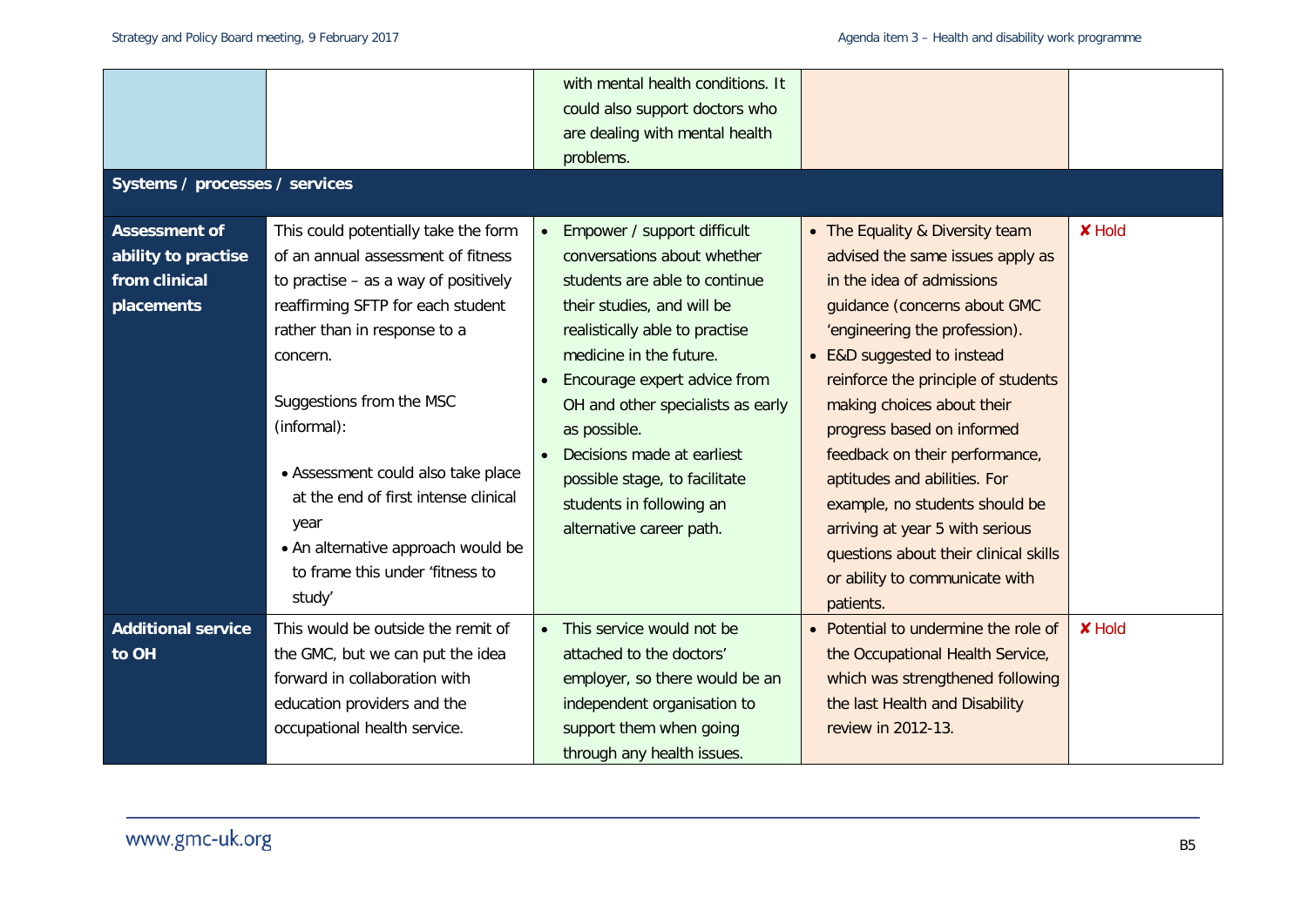| <b>Health and</b><br>wellbeing<br>programme for<br>doctors in training                                                  | Supporting education providers and<br>employers in health and wellbeing<br>initiatives. Signposting existing<br>services.<br>This would not be driven by the<br>GMC. However, it could be informed<br>by the personal stories, testimonies,<br>and examples of good practice we<br>wish to develop.<br>The alternative would be a multi-<br>agency programme with input /<br>support from the GMC. | Some initiatives to provide this<br>exist already, e.g. NHS<br>Practitioner Health Programme<br>and the Doctors Support<br>Network.<br>Response to a current and<br>serious issue in practice, as<br>stated in SOMEP 2016: 'doctors<br>appear to be reporting higher<br>levels of stress, depression and<br>anxiety than before'. | • There are numerous resources<br>already, for example: the BMA's<br><b>Counselling and Doctor Advisor</b><br>Service; the BMA's DocHealth;<br>the Doctors Support Network; the<br><b>NHS Practitioner Health</b><br>Programme; and our own 'Your<br>Health Matters' online tool.<br>• Risk of overlapping / duplicating<br>services that are already offered<br>to doctors. | <b>X</b> Hold |
|-------------------------------------------------------------------------------------------------------------------------|----------------------------------------------------------------------------------------------------------------------------------------------------------------------------------------------------------------------------------------------------------------------------------------------------------------------------------------------------------------------------------------------------|-----------------------------------------------------------------------------------------------------------------------------------------------------------------------------------------------------------------------------------------------------------------------------------------------------------------------------------|------------------------------------------------------------------------------------------------------------------------------------------------------------------------------------------------------------------------------------------------------------------------------------------------------------------------------------------------------------------------------|---------------|
| Use of appraisal<br>and revalidation<br>processes to<br>support doctors<br>with health<br>conditions or<br>disabilities | Discuss with Revalidation team and<br>employers (ROs) about what form<br>this could take.<br>At the moment, the framework for<br>revalidation is based on GMP, and<br>doesn't explicitly mention health or<br>disability, except from appraising<br>the doctor on para 30 of GMP                                                                                                                   | Opportunity to discuss a doctor's<br>health condition and disability on<br>a regular basis, within a<br>consistent professional<br>framework.<br>This could help assess how well<br>the support in place is working<br>and what could be improved.                                                                                | • Potential to appear as interfering<br>with established framework and<br>process.<br>• Anything integrated in the<br>revalidation or appraisal process<br>would be beyond education and<br>training, it would also be<br>applicable for doctors at<br>consultant level. For                                                                                                 | <b>X</b> Hold |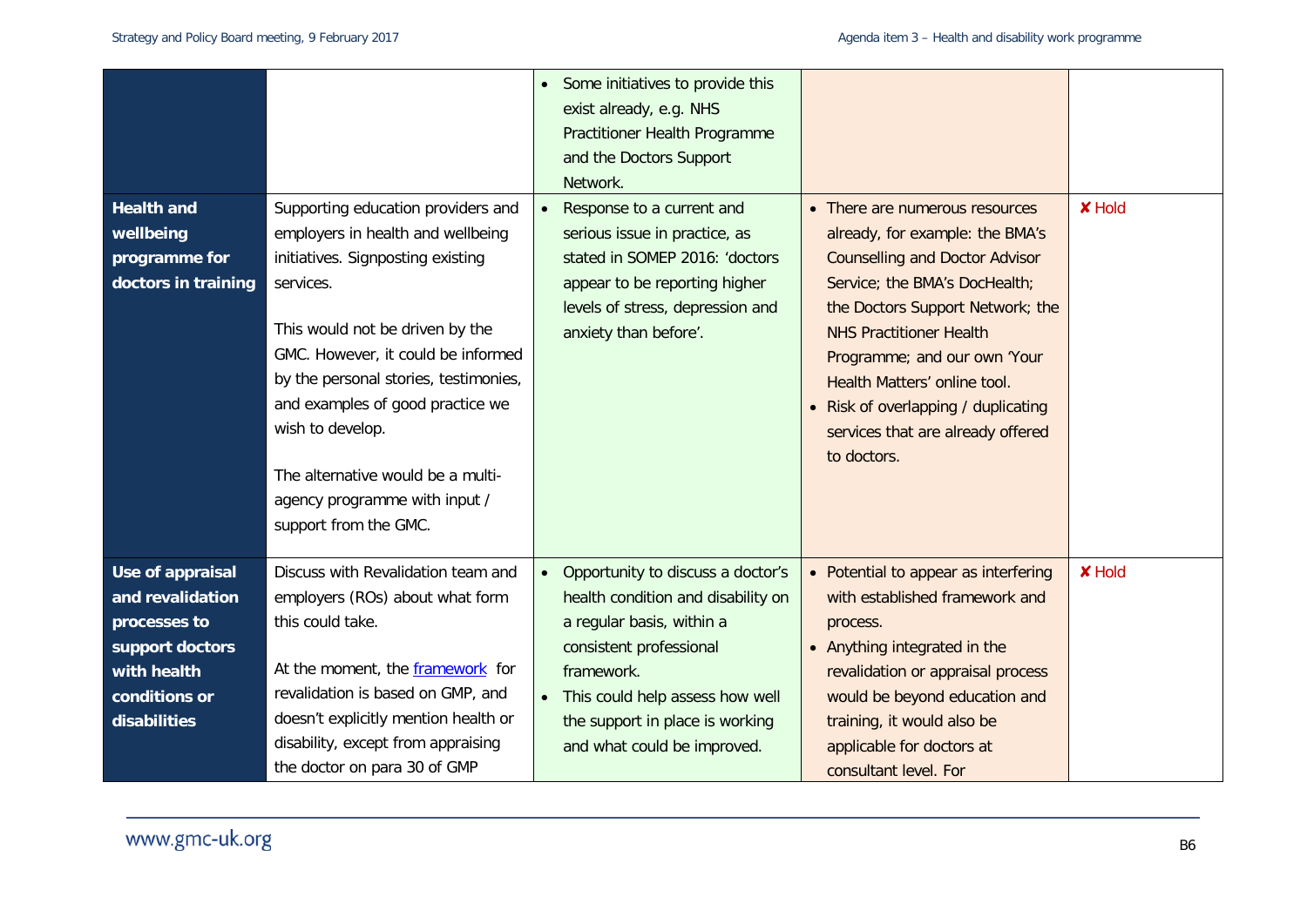| Domain 2: 'Make arrangements for       | consideration as the Health and |  |
|----------------------------------------|---------------------------------|--|
| accessing independent medical          | Disability work previously was  |  |
| advice when necessary'.                | done within the scope of        |  |
|                                        | education.                      |  |
| And the <b>Medical Appraisal Guide</b> |                                 |  |
| developed by the NHS Revalidation      |                                 |  |
| Support Team in England states         |                                 |  |
| that doctors have to make a            |                                 |  |
| declaration accepting the              |                                 |  |
| professional obligations placed on     |                                 |  |
| doctors in GMP in relation to          |                                 |  |
| personal health.                       |                                 |  |
|                                        |                                 |  |
| Could these be expanded to include     |                                 |  |
| a conversation on support and          |                                 |  |
| adjustments?                           |                                 |  |
|                                        |                                 |  |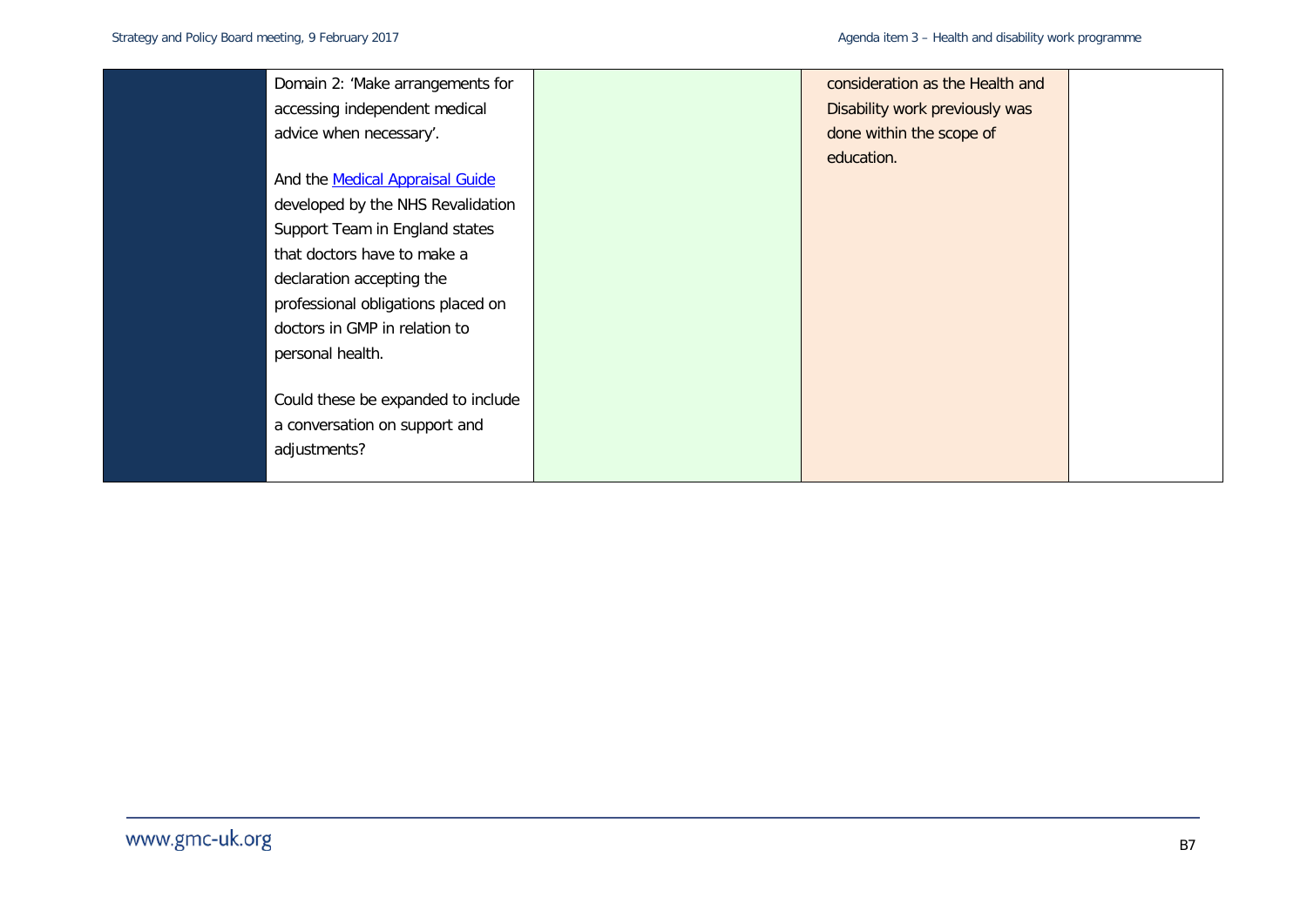#### **3 – Health and disability work programme**

# General **Medical** Council

## **3 – Annex C**

## **Excerpts from Medical School Annual Returns**

Excerpts from the January 2017 Medical School Annual Returns, on the following question: 'Do you consider the Gateways to the professions guidance to be still relevant? What are the challenges in implementing the guidance? What, if anything, is missing from the guidance?'

- **If It is a challenge] 'Determining what are reasonable adjustments for individual** students - particularly in relation to the *Outcomes for Graduates* document. This inevitably and appropriately involves discussions on a case by case basis with students with a disability, with University bodies such as the Disability Resource Centre and Occupational Health Service, and with senior faculty including clinical skills and communication leads.'
- 'Selection for a medical school implies selection for the medical profession after graduation and therefore students have to be able to be independent practitioners on qualification. **There are still significant challenges in understanding when adjustments are reasonable and when they are not**. Patient safety should obviously be a priority. Examples of what reasonable adjustments have been provided by some Medical Schools is useful.'
- 'Our experience from talking to other medical schools is that various occupational health departments take different stances on the sharing of information and the recommendations that they make. Reports can sometimes lack detail about students more specific individual circumstances and needs. Whilst each individual medical school needs to address this with their own occupational health services, we think it would be helpful to have some further guidance from the GMC to occupational health departments about, necessary training, service provision and implementation, which will lead to **consistency across medical schools**.'
- 'Although the Gateways guidance was reviewed recently to incorporate the Health & Disability Review, it would be helpful if there were a **variety of scenarios which focused on real challenges faced in the teaching, learning, and**